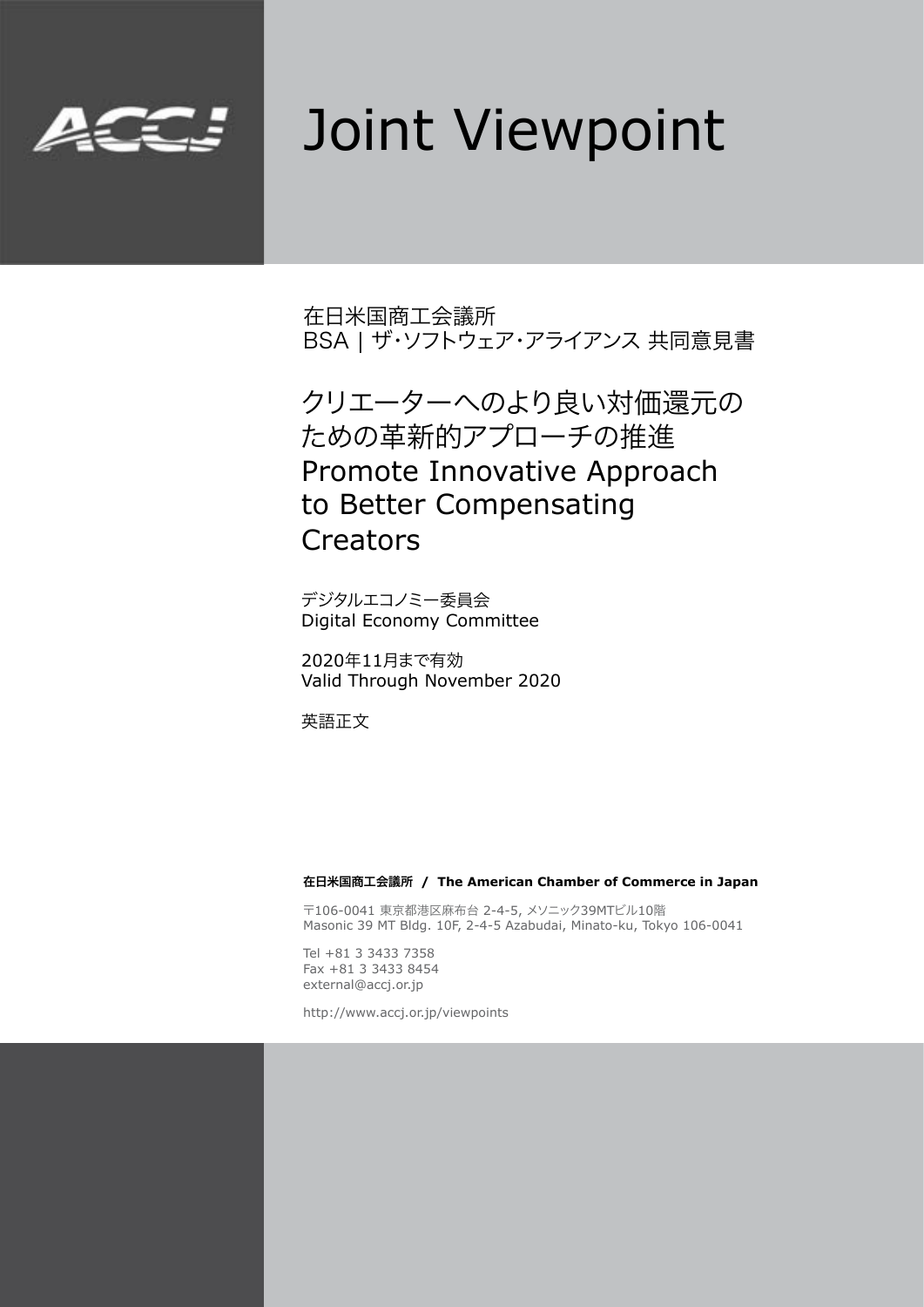## ACCJ Joint Viewpoint

The American Chamber of Commerce in Japan (ACCJ) jointly with BSA | The Software Alliance (BSA) issues the following viewpoint.

#### **INTRODUCTION**

According to recent research, after bottoming out in 2014, the music market has re-entered a growth phase. This growth in the market is being powered by several factors, including the advancement of technology, the development of new music business models, and the emergence of an integrated ecosystem that links the music industry with technology providers and enables creators to access analysis using big data. While this trend is particularly prominent in the United States, the world's largest music market, other markets, including Japan, are following the same trajectory. Given this context, the ACCJ and BSA are very concerned about ongoing discussions regarding the appropriate return of compensation to creators using the copyright levy system by the 'Sub-Committee on the Proper Protection, use and Distribution of Works' (the 'Sub-Committee') of the 'Copyright Committee of the Cultural Council'.

#### **RECOMMENDATION**

We recommend that the Sub-Committee aim to establish an innovative approach to better compensating creators by reviewing changes to the copyright levy system in the current context of the music industry and its changing business model. Today, an increasing amount of content is controlled by contracts and technologies to compensate creators. Content delivered to devices such as PCs and smartphones is primarily controlled by such contracts and technologies. We believe the current focus of discussions on the expansion of the copyright levy system to include general-purpose devices<sup>1</sup> fails to sufficiently and appropriately consider digital music listening methods and the implications these methods have for both creators and users.

#### **ISSUES**

First, business models within the music industry and across industries are changing significantly, with a shifting focus from an ownership model, where goods are purchased and owned, to an access model, where desired services/contents are accessed on demand. In the music industry, the market as a whole is now growing as a result

1 General-purpose devices include personal computers, tablets and smartphones.

本意見書は、在日米国商工会議所(ACCJ)とBSA | ザ・ソフ トウェア・アライアンス(BSA)が共同で発表するものである。

### 背景

最近の調査によれば、音楽市場は、2014年を底にして再び成 長局面に入っている。この市場の成長は、テクノロジーの進展、 新しい音楽ビジネスモデルの開発、音楽産業とテクノロジー・ プロバイダーの結びつきによってクリエーターがビッグデータ を使用した分析にアクセスできる統合的なエコシステムの出 現など、いくつかの要因によるものである。この傾向は、世界最 大の音楽市場である米国において特に顕著であるが、日本を 含む他の市場も同様の軌跡をたどっている。このような状況に 鑑み、ACCJとBSAは、文化審議会著作権分科会著作物等の 適切な保護と利用・流通に関する小委員会(小委員会)におけ る著作権法上の私的録音録画補償金制度に基づくクリエー ターへの適切な対価還元についての議論に強い懸念を有して いる。

### 提言

ACCJとBSAは、小委員会が、音楽産業およびその変化するビ ジネスモデルの現状を踏まえて、私的録音録画補償金制度の 変更を検討し、クリエーターへの対価還元を改善する革新的 アプローチの確立を目指すよう提言する。今日、クリエーター に対価を還元するために契約や技術によってコントロールさ れるコンテンツが増加している。パソコンやスマートフォンなど のデバイスに配信されるコンテンツは、主に、この契約や技術 によって制御されている。ACCJとBSAは、対象機器の範囲を 汎用機器1を含むものに拡大することに焦点を置く現在の議論 は、デジタル音楽の視聴方法や当該視聴方法がクリエーター と利用者双方にとって持つ意味合いについての十分かつ適切 な検討を欠くものであると考える。

#### 問題点

第一に、音楽産業においても、また産業横断的に見ても、ビジ ネスモデルは大きく変化しており、商品を購入し所有する所有 モデルから、欲しいサービスやコンテンツに必要に応じてアク セスするアクセスモデルに重点が移っている。音楽産業は、こ のような変化の結果として市場全体が成長している。音楽視 聴方法は、音楽の購入とダウンロード(ダウンロードモデル) から、毎月定額制聴き放題(ストリーミング/サブスクリプショ ンモデル)に移行している。

International Federation of Phonogram and Videogram Producers (IFPI)(国際レコード産業連盟) が毎年発行する市場調査レポートの2019年版、「Global

<sup>1</sup> 汎用機器とは、パソコン、タブレット、スマートフォン等を意味する。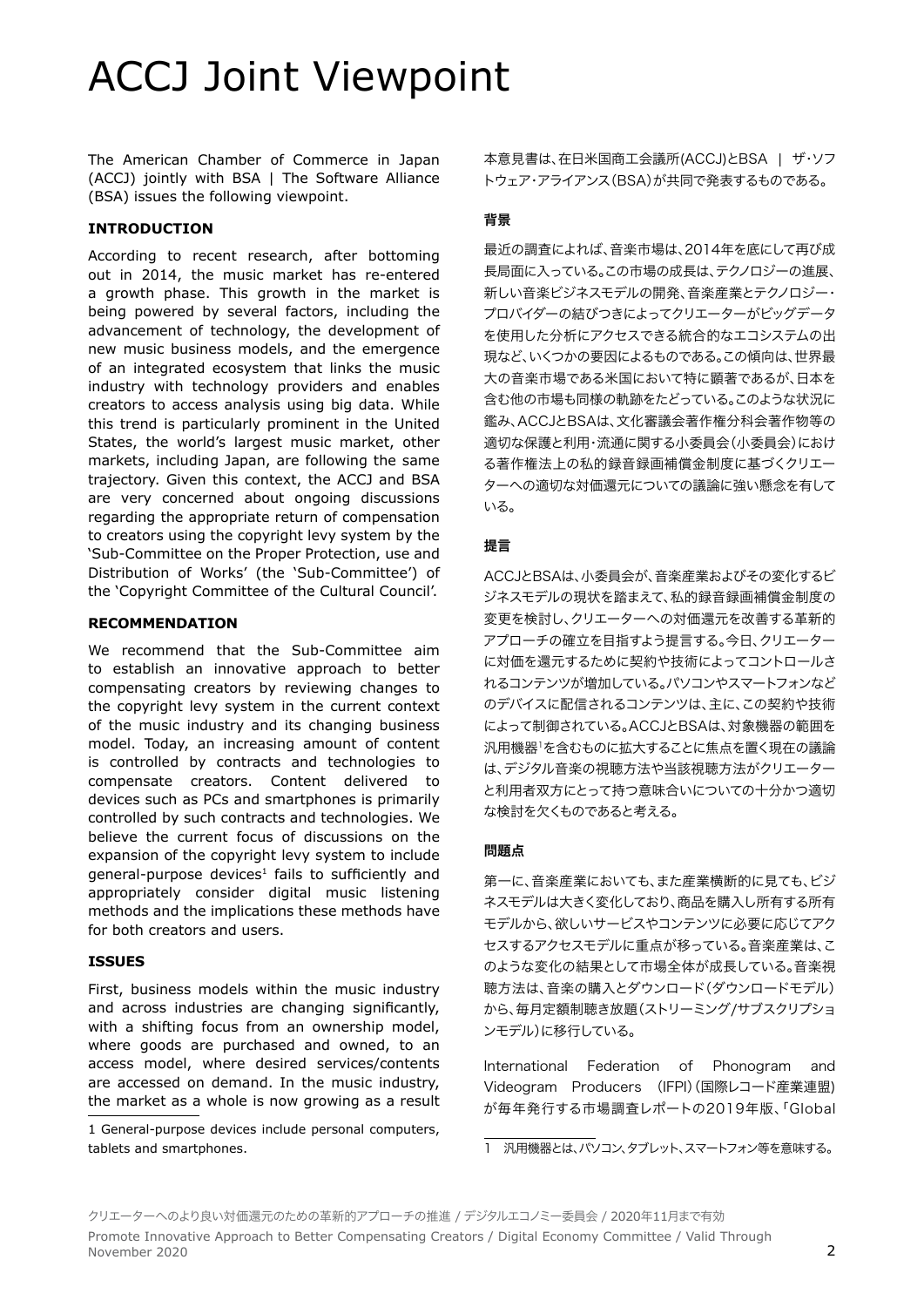## ACCJ Joint Viewpoint

of this shift. The way people listen to music is moving from buying and downloading music (the 'Download Model') to unlimited listening on a monthly flat-rate basis (the 'Streaming/ Subscription Model').

According to this year's 'Global Music Report 2019,' issued annually by the International Federation of Phonogram and Videogram Producers (IFPI),<sup>2</sup> global music sales in 2018 were \$19.1 billion, up 9.7% from the previous year. The growth has been continuously high for the past four years, with digital revenue increasing 21.1% to \$11.2 billion, accounting for 58.9% of total sales. In particular, the worldwide surge in streaming services was a key driver of this growth. Total revenues in streaming increased by 34.0% year on year and, streaming is pushing up the growth of the music industry strongly. According to a report on revenues in 2018 issued by the Recording Industry Association of America  $(RIAA)_3$  "revenues from recorded music in the United States grew 12% to \$9.8 billion at estimated retail value. For the third year in a row, double-digit growth was driven primarily by increased revenues from paid subscription services, which reached more than 50 million subscriptions in the United States for the first time. Revenues measured at wholesale value also grew 12% to \$6.6 billion."

In Japan, from 2013 to 2018, the percentage of revenue from streaming (subscriptions) has also increased year by year, and streaming is now the principal method for purchasing music, while sales figures for physical products have remained steady as in the U.S and other countries. According to a report by the Recording Industry Association of Japan (RIAJ), streaming is fast becoming an important source of income for the music industry in Japan as well.4

The penetration of the Streaming/Subscription Model has allowed users to listen to a variety of music, whether recent or previously recorded, at a fixed price per month. As a result, users are rediscovering and listening to older songs. And big data analysis has enabled creators to see user trends and consider such factors during the creative process. As music listening opportunities

November 2020

Music Report 2019」2によると、2018年の世界の音楽売 上は前年比9.7%増の191億ドルとなった。この4年間、継続 的に高成長率を維持しており、デジタル販売は21.1%増の 112億ドルに増加して売上全体の58.9%を占めるに至って いる。特に、世界的なストリーミング・サービスの急増が、こ の成長の鍵となった。ストリーミングの総売上は前年同期比 34.0%増であり、ストリーミングが音楽産業の成長を力強く 押し上げた。アメリカレコード協会(RIAA)が発表した2018 年の売上に関するレポート3によると、米国のレコード売上は、 推定小売額で12%増の98億ドルと伸びている。3年連続とな る2桁台の成長は、主に、米国で初めて5000万サブスクリプ ションに達した有料音楽サブスクリプションサービスの売上 の増加によるものである。卸売での売上も12%伸びて66億ド ルとなった。

日本では、2013年から2018年にかけて、ストリーミング(サ ブスクリプション)による売上の割合が年々増加しており、今 では音楽購入の主要な方法となっている一方、物理的な商品 の売上は米国や他国と同様である。一般社団法人日本レコー ド協会の情報4を見ても、ストリーミングは、日本の音楽産業に とっても急速に重要な収入源となってきている。

ストリーミング/サブスクリプションモデルの普及により、利用 者は、最近のものであれ過去に録音されたものであれ、様々な 音楽を毎月固定料金で聴くことができるようになった。その結 果、利用者は古い曲を再度発見し、聴くようになっている。ま た、ビッグデータの分析は、クリエーターが利用者の動向を見 て、これにより分かった要素を創作活動において考慮すること を可能にした。そして、グローバルな配信により利用者が音楽 を視聴する機会が増加することで、権利者が報酬を受ける機 会も増加しており、音楽産業全体の収益拡大に寄与している。

第二に、デジタル音楽におけるストリーミング/サブスクリプ ションモデルへの移行により、利用者が音楽を聴くために複 製をする必要がなくなり、複製自体出来なくなっている。よっ て、汎用機器を含むよう私的録音録画補償金制度を拡張する ことは、当該機器がそもそも私的複製に用いられていないこと からすれば、いかなる合理的な基礎も欠いており、かつ、私的 複製を行わないにもかかわらず機器の購入につき追加の費用 を支払わなければならなくなる消費者に対し、不必要な負担 を課すものである。また、ストリーミング/サブスクリプション モデルへの移行が進むにつれ、全体として私的複製の量も減 少している。

<sup>2</sup> The IFPI report can be found at [https://www.ifpi.org/](https://www.ifpi.org/news/IFPI-GLOBAL-MUSIC-REPORT-2019) [news/IFPI-GLOBAL-MUSIC-REPORT-2019](https://www.ifpi.org/news/IFPI-GLOBAL-MUSIC-REPORT-2019)

<sup>3</sup> The RIAA report can be found at [https://www.riaa.](https://www.riaa.com/wp-content/uploads/2019/02/RIAA-2018-Year-End-Music-Industry-Revenue-Report.pdf) [com/wp-content/uploads/2019/02/RIAA-2018-Year-](https://www.riaa.com/wp-content/uploads/2019/02/RIAA-2018-Year-End-Music-Industry-Revenue-Report.pdf)[End-Music-Industry-Revenue-Report.pdf](https://www.riaa.com/wp-content/uploads/2019/02/RIAA-2018-Year-End-Music-Industry-Revenue-Report.pdf)

<sup>4</sup> The RIAJ report can be found at [http://www.riaj.](https://www.riaj.or.jp/f/data/annual/dg_all.html) [or.jp/f/data/annual/dg\\_all.html](https://www.riaj.or.jp/f/data/annual/dg_all.html)

<sup>2</sup> IFPIレポートは次のリンクを参照のこと。 [https://www.ifpi.](https://www.ifpi.org/news/IFPI-GLOBAL-MUSIC-REPORT-2019) [org/news/IFPI-GLOBAL-MUSIC-REPORT-2019](https://www.ifpi.org/news/IFPI-GLOBAL-MUSIC-REPORT-2019)

<sup>3</sup> RIAAのレポートは次のリンクを参照のこと。 [https://](https://www.riaa.com/wp-content/uploads/2019/02/RIAA-2018-Year-End-Music-Industry-Revenue-Report.pdf) [www.riaa.com/wp-content/uploads/2019/02/RIAA-](https://www.riaa.com/wp-content/uploads/2019/02/RIAA-2018-Year-End-Music-Industry-Revenue-Report.pdf)[2018-Year-End-Music-Industry-Revenue-Report.pdf](https://www.riaa.com/wp-content/uploads/2019/02/RIAA-2018-Year-End-Music-Industry-Revenue-Report.pdf) 4 日本レコード協会の情報は次のリンクを参照のこと。 [http://](http://www.riaj.or.jp/f/data/annual/dg_all.html)

[www.riaj.or.jp/f/data/annual/dg\\_all.html](http://www.riaj.or.jp/f/data/annual/dg_all.html)